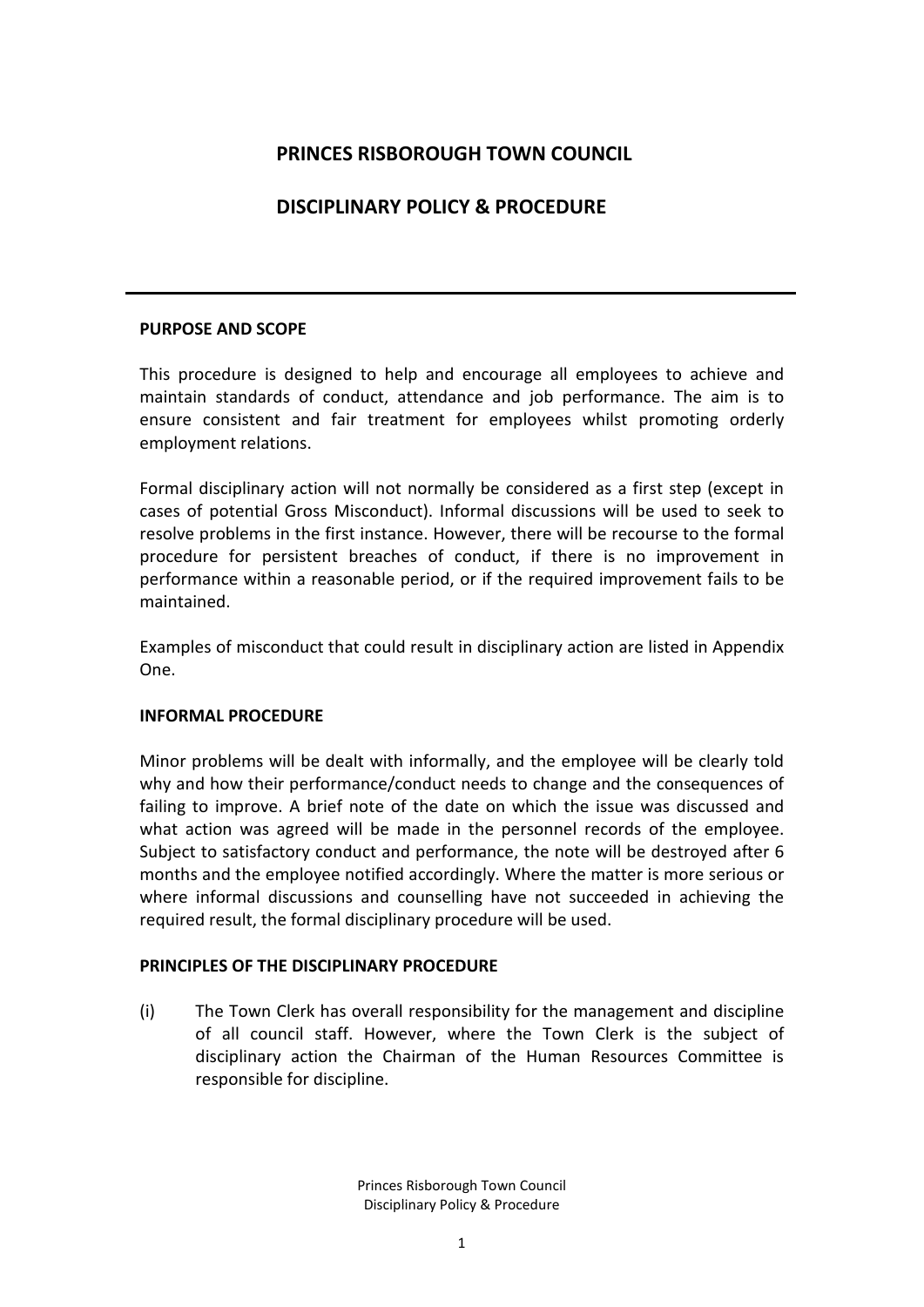- (ii) The council acknowledges that there is a distinction between the **conduct** of an employee and their **capability**. In the case of a problem resulting from the employee's capability, contributory factors will be carefully considered, such as ill health, serious home-based problems or a lack of skill or knowledge. If the matter is due to a lack of skill or knowledge, the council will ensure that by appropriate training, mentoring and guidance, the employee has the opportunity to improve. The improvement required will be clearly explained to the employee, along with what support will be given and how performance will be monitored and reviewed.
- (iii) An employee will have the right to appeal against any disciplinary penalty imposed during the disciplinary procedure.
- (iv) The disciplinary procedure is comprised of three stages. However, after proper consideration, the procedure may be implemented at any stage if the employee's alleged misconduct warrants such action.
- (v) No employee will be dismissed for a first breach of discipline, except in the case of Gross Misconduct, when the penalty is usually dismissal without notice or payment in lieu of notice.
- (vi) If the employee has difficulty reading, or if English is not their first language, any written documentation, e.g. invitations to Disciplinary Hearings or written warnings, will also be explained to them orally by their line manager. Additional support that may be required at a Disciplinary Hearing will also be taken into consideration and provided as appropriate.

#### **DISCIPLINARY INVESTIGATIONS**

No disciplinary action will be taken against an employee until the case has been fully investigated by an unbiased investigator. This will usually be the employee's line manager, or a Member of the Human Resources Committee in the case of the Town Clerk. However, if the manager or Member was in some way involved in the matter, wherever possible another manager or Member will conduct the investigation. Investigatory meetings may be held to establish the facts; in this instance it will be made clear to the employee that these meetings are not Disciplinary Hearings. The employee may be represented at investigatory meetings by a Trade Union representative, employee representative or work colleague. The person in charge of the investigation should be advised in advance by the employee if they are to be accompanied.

All relevant facts should be accurately recorded promptly before memory fades, including anything that the employee wishes to say. Where there are witnesses to the alleged misconduct, statements should be obtained from them at the earliest opportunity.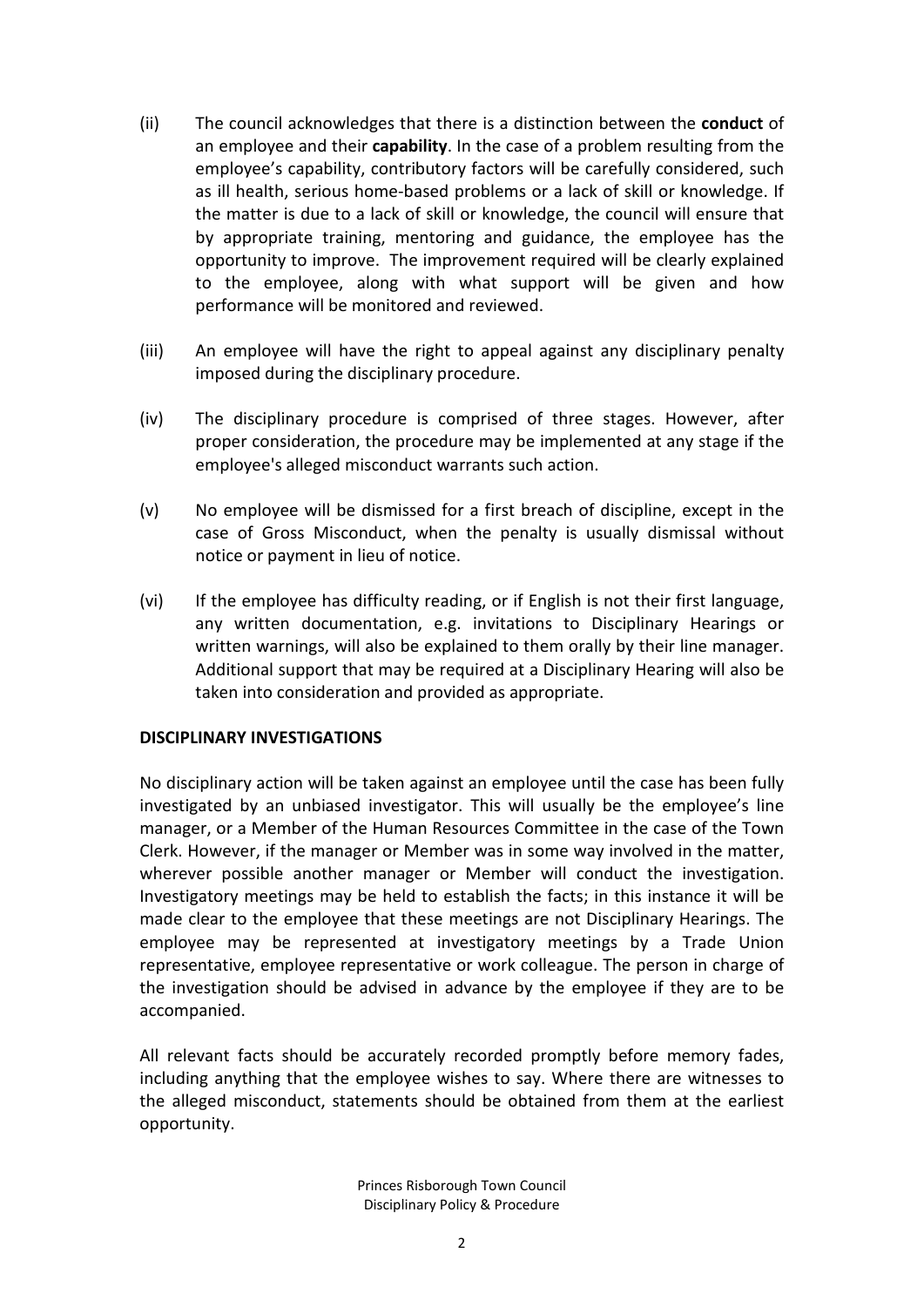In any investigations involving allegations of criminal acts, the Town Clerk will consult in confidence with the Chairman of the Human Resources Committee and Trade Union, if appropriate, before a decision is made to put the case in the hands of the police. Where the Town Clerk is the subject of the investigation, the Chairman of the Human Resources Committee, in consultation with another member of the Human Resources Committee, shall decide.

Whilst an investigation is taking place, it may be necessary to suspend the employee on full pay pending the outcome of the investigation. Suspension may only be warranted in certain cases, e.g. where relationships have broken down or there are risks to council property and/or to other persons. However, a suspension will only be imposed after careful consideration and will be reviewed to ensure that it is kept as brief as possible. It will be made clear to the employee that the suspension is not considered a disciplinary action and does not involve any pre-judgement.

If it is decided, following investigation, that there is a case to answer, the below Disciplinary Hearing procedure will be employed.

## **DISCIPLINARY HEARINGS**

### **(i) Definition**

A meeting which could result in a formal warning that an employee must improve their conduct or performance, some other sanction as provided for within this procedure, or which may result in dismissal, other than in the circumstances set out under "Exceptions, Other Cases", is referred to as a Disciplinary Hearing.

## **(ii) Notification**

For every stage in the disciplinary procedure, the employee will be given adequate notice (five working days) in writing of the Disciplinary Hearing to be held, including the nature and basis of the complaint against them and provided with copies of any supporting evidence, including any witness statements. The letter will contain enough information for the employee to be able to understand both what it is they are alleged to have done and the reasons why this is not acceptable. The notice will give details of the time and venue for the hearing and remind the employee of the right to be accompanied. It will be made clear that the employee has the right to appeal any decision taken at the hearing.

Where the presenting manager or employee intends to call relevant witnesses, they should give advance notice that they intend to do this to the person conducting the hearing.

## **(iii) Timing**

Where possible, the timing and location of the Disciplinary Hearing will be agreed with the employee. The hearing will be held without unreasonable delay, but the employee will be given reasonable time to prepare their case (a minimum of five working days). Hearings will be held in privacy, where there will be no interruptions.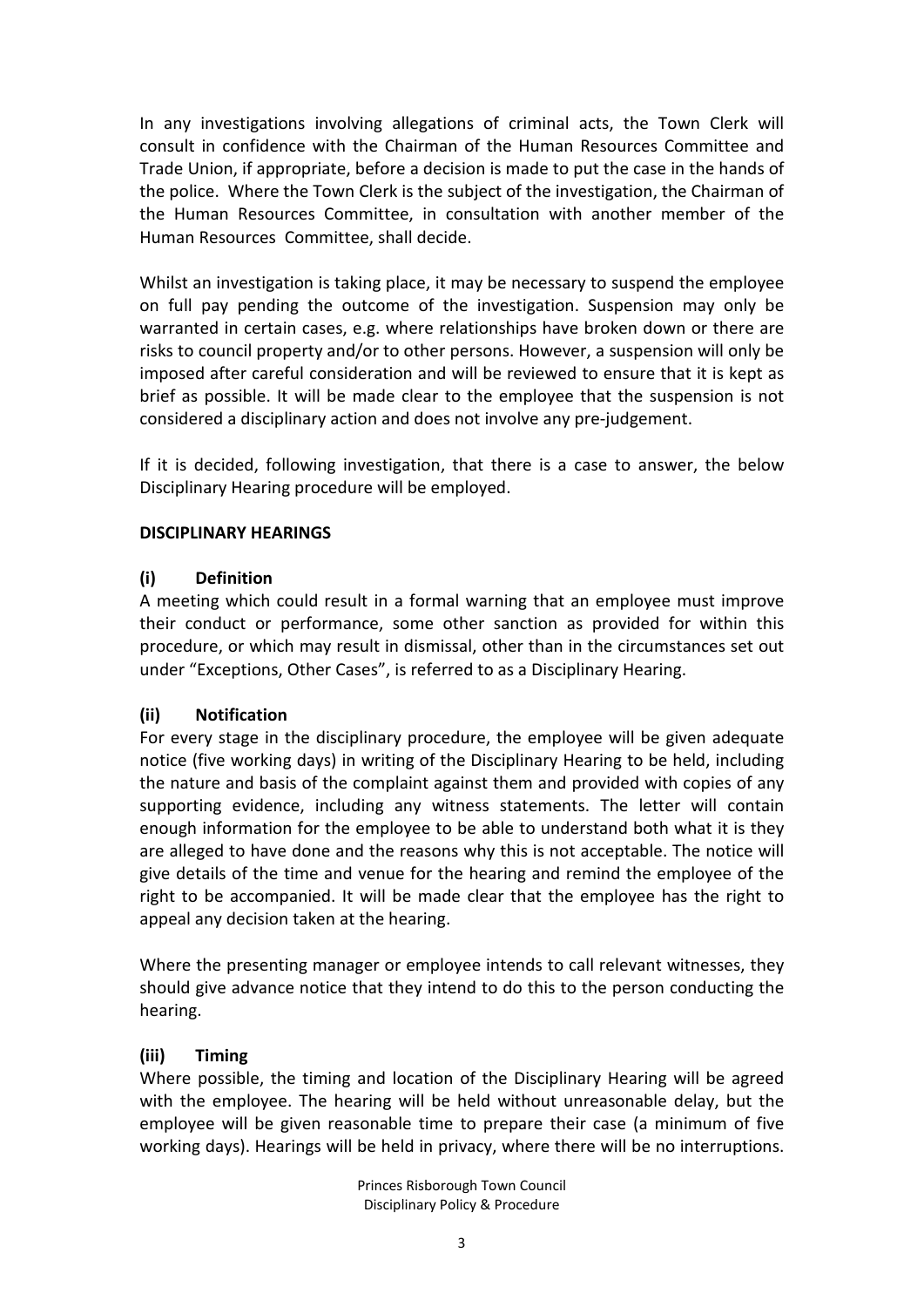If the employee fails to attend without good reason, the council may decide to proceed with the hearing in their absence. If the employee fails to attend through circumstances outside their control and unforeseeable at the time the meeting was arranged, e.g. through illness, another meeting will be arranged. However, should the employee fail to attend the re-arranged meeting without good reason, the hearing will proceed and a decision will be taken in their absence based on the available evidence.

## **(iv) Representation**

The employee has the right to be accompanied by a Trade Union representative, employee representative or work colleague during any Disciplinary or Appeal Hearing. The line manager or member of the Human Resources Committee who called the Hearing should be advised in advance by the employee if they are to be accompanied. The employee's representative, or colleague, will be given all the documentation that has been given to the employee. If the employee's representative cannot attend on the proposed date, the employee can suggest another date, so long as it is reasonable and not more than five working days after the date originally proposed by the council. However, the five-day limit can be extended by mutual agreement.

## **(v) Conducting the Hearing**

Where practicable, the Disciplinary Hearings will be conducted by a manager or Member who did not conduct the Disciplinary Investigation and has not had previous involvement in the case (this includes conducting a hearing at a previous stage). Those conducting Disciplinary Hearings will keep an open mind and not pre-judge the matter.

The precise allegations will be read out at the start of any Disciplinary Hearing.

The hearing will proceed as follows:

- 1. The presenting manager will state their case, including presenting any evidence and calling witnesses.
- 2. The employee (or their representative) and the manager/Member conducting the hearing have the opportunity to ask questions of the presenting manager and their witnesses.
- 3. The employee (or their representative) present their case, including presenting any evidence and calling witnesses.
- 4. The presenting manager and the manager/Member conducting the hearing have the opportunity to ask questions of the employee, their representative and their witnesses.
- 5. Both parties have the opportunity to sum up.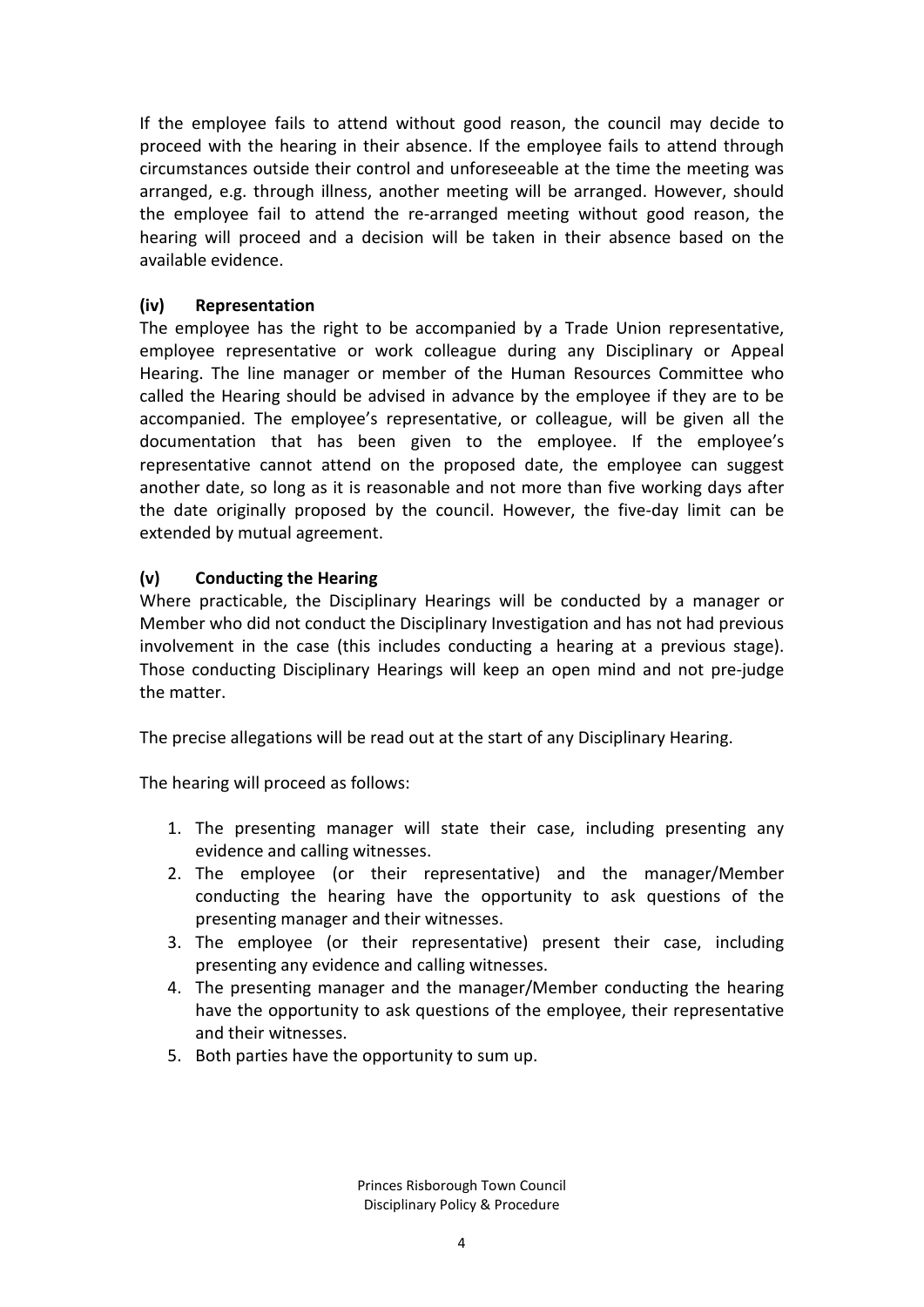#### **TAKING DISCIPLINARY ACTION**

## **(i) Deciding Upon Disciplinary Action**

Following the investigation and the Disciplinary Hearing, the manager/Member conducting the hearing will decide if disciplinary action is necessary.

Before taking disciplinary action, the following factors must be considered: the employee's disciplinary and general record, length of service, any current warnings, actions taken in any previous similar case, the explanations given by the employee, including any mitigating circumstances, and whether the disciplinary action is reasonable under the circumstances.

## **(ii) Notification**

If it is decided that disciplinary action is not justified, the employee will be notified of this decision in writing within five working days.

If disciplinary action is to be taken following a Disciplinary Hearing, the employee will be told in writing within five working days of the disciplinary action to be imposed, the time period of the warning, why and how their conduct or performance needs to change, the timescale for the required improvement, a review date (where appropriate), any support the council will offer to improve performance (where appropriate), the consequences of failing to improve conduct or performance within the required time period and their right to appeal against the decision if they are not satisfied with it. A copy of this letter will also be sent to the employee's representative. A copy will be held on the employee's personnel file for disciplinary purposes for the relevant period according to the level of warning. The employee will be notified within the letter for how long the warning will remain current. Where the set time period is less than a year, the council will store the records securely for a year in total before destroying them, to ensure that adequate records are available in the event of a tribunal.

#### **DOCUMENTATION**

During the disciplinary process, written records will be kept. These will include: the complaint against the employee, the employee's defence, findings made and actions taken, the reasons for action taken and if an appeal was lodged and the outcome of the appeal.

Records will be treated as confidential and kept no longer than necessary. Records will be discarded for disciplinary purposes after set periods, depending upon the stage of the procedure that they relate to. The council will store the records securely for a year in total before destroying them, to ensure that adequate records are available in the event of a tribunal. Copies of meeting records will be provided to the employee, although in certain circumstances some information may be withheld by the council, e.g. to protect a witness.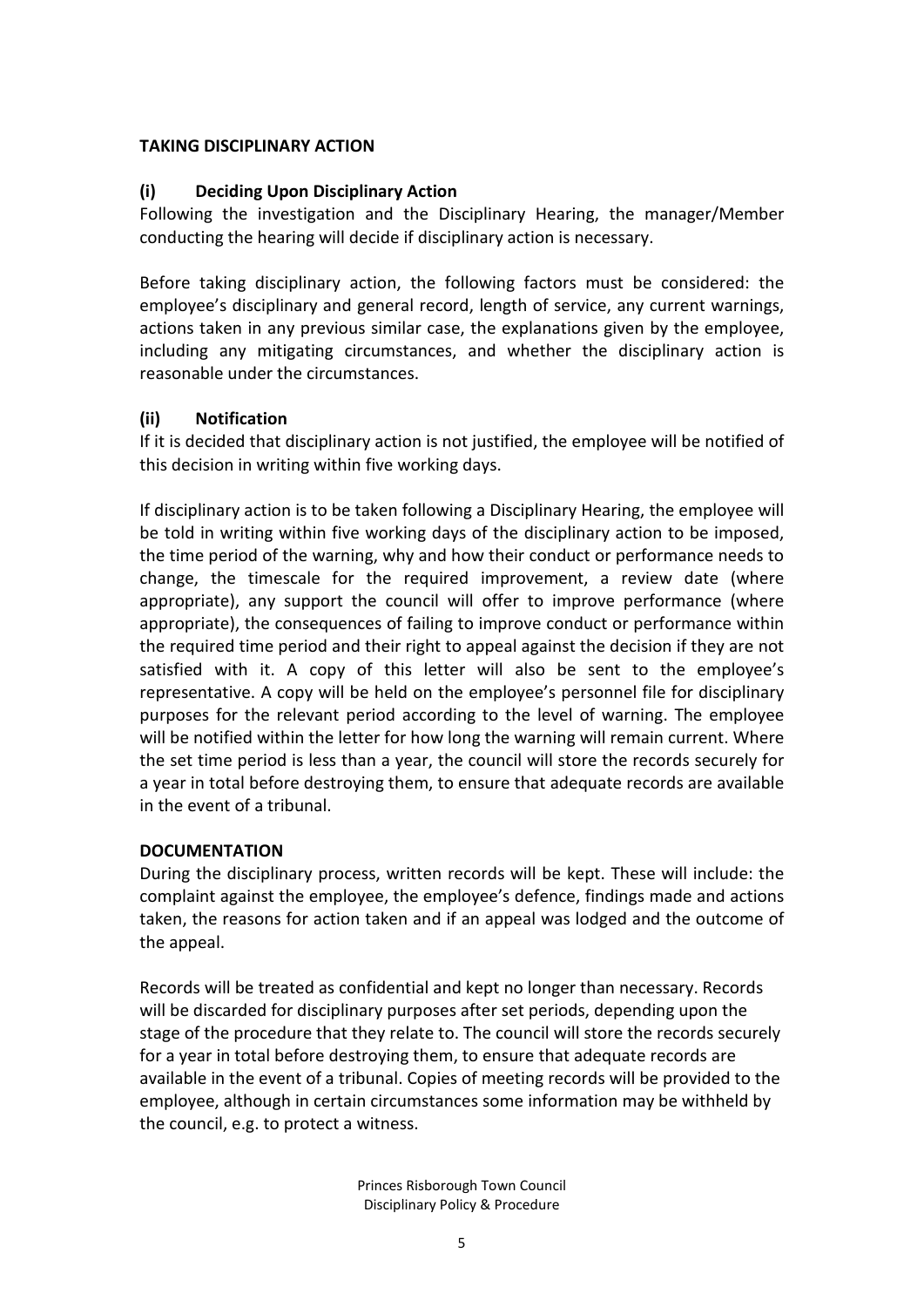#### **THE DISCIPLINARY PROCEDURE**

#### **Stage One – First Level Warning**

The employee will be invited in writing to a Disciplinary Hearing in accordance with the procedures set out earlier in this policy. If the employee doesn't give a satisfactory explanation, a formal First Level Warning may be given. They will be advised in writing of the reason for the warning and that it is the first stage of the formal disciplinary procedure. The warning letter will also give details of the improvement required, the timescale for improvement and a review date. The letter will also inform the employee of the right to appeal and that action under Stage Two will be considered if there is no satisfactory improvement within the specified time period.

A copy of this warning will be kept in the employee's personnel file and used as the basis for monitoring and reviewing conduct/performance. The warning will be discarded for disciplinary purposes after 6 months, subject to satisfactory conduct or performance. The council will store the warning securely for a year in total before destroying it, to ensure that adequate records are available in the event of a tribunal.

#### **Stage Two – Final Warning or Disciplinary Suspension**

If there is a failure to improve following Stage One, and conduct or performance of the same nature is still unsatisfactory, or if the misconduct is sufficiently serious to warrant only one written warning, but insufficiently serious to justify dismissal (in effect both the first and final written warning), a Disciplinary Hearing will be held to which the employee will receive a written invitation. If the employee is unable to give a satisfactory explanation, a FINAL WRITTEN WARNING will normally be given to the employee. This will give details of the complaint, the improvement required and timescale involved and will warn that further disciplinary action, including potential dismissal, will result if there is no satisfactory improvement and will advise of the right of appeal. A copy of this final written warning will be kept on the employee's personnel file and used as the basis for monitoring and reviewing conduct/performance, but it will be destroyed after 12 months, subject to satisfactory conduct or performance.

Alternatively, consideration will be given to imposing the penalty of suspension without pay for up to a maximum of five days. A record of this suspension will be kept on the employee's personnel file and used as the basis for monitoring and reviewing conduct/performance, but it will be destroyed after 12 months, subject to satisfactory conduct or performance.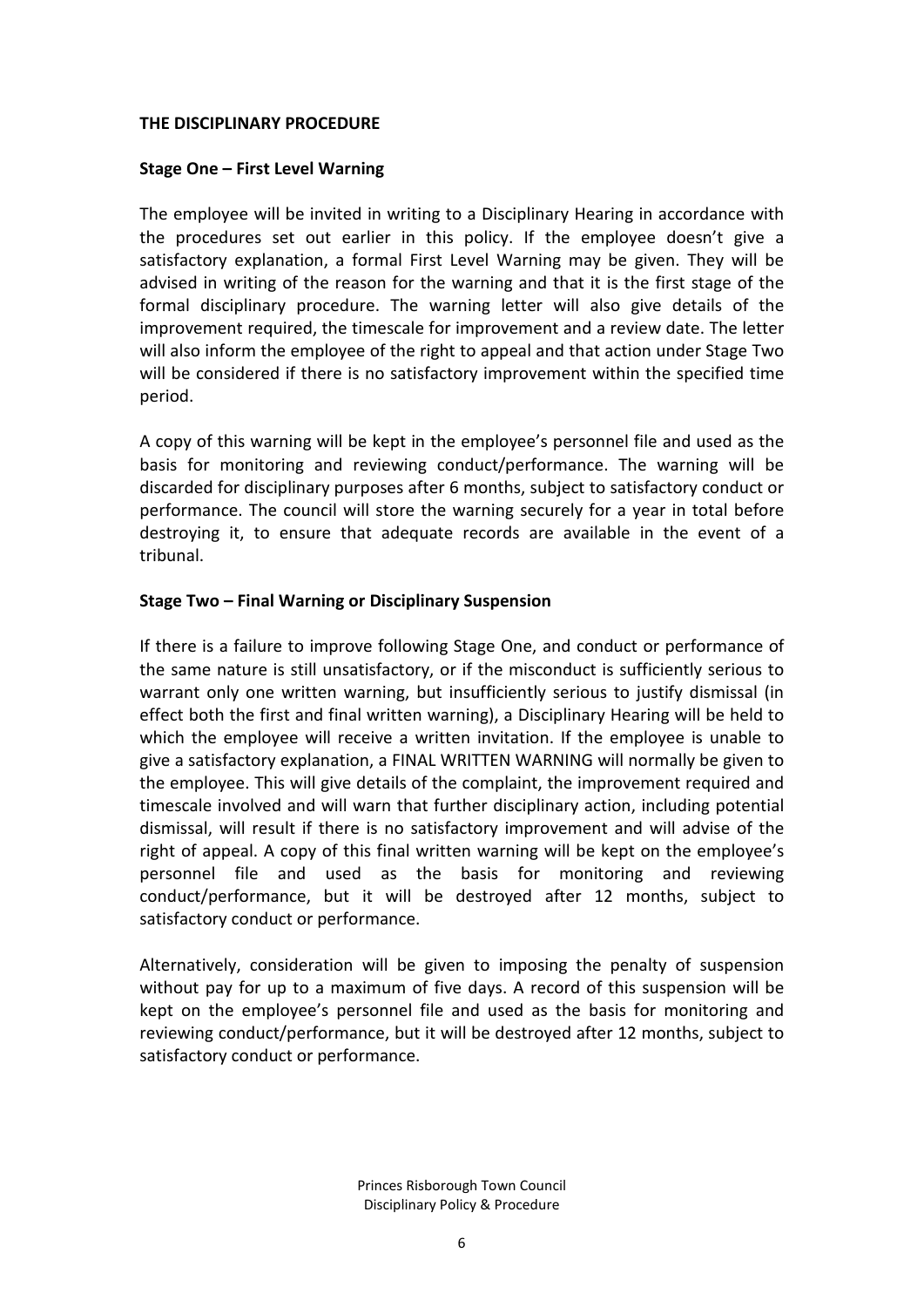#### **Stage Three – Dismissal**

Following Stage Two, if the particular conduct or performance is still unsatisfactory and the employee still fails to reach the prescribed standards, the employee will receive a written invitation to a Disciplinary Hearing. If the employee is unable to give a satisfactory explanation, DISMISSAL will normally result. The decision to dismiss is taken by the Town Clerk. Where the Town Clerk is the subject of the disciplinary action, the decision to dismiss will be taken by members of the Human Resources Committee (the full committee will not be involved in the decision to dismiss to enable an unprejudiced Appeals Panel to operate in the event of an appeal). The employee will be provided with written reasons for dismissal within five working days, the date on which employment will terminate, the appropriate period of notice or payment in lieu of notice and their right of appeal.

### **APPEALS**

If an employee wishes to appeal against disciplinary action which has been taken against them the following procedure will apply:

- (i) The employee will give Notice of Appeal to the Town Clerk or Chairman of the Human Resources Committee (where the Town Clerk is the appellant) within five working days of the date on which they received the decision notice of the disciplinary action to be taken against them, setting out their grounds for appeal. The Town Clerk or Chairman of the Human Resources Committee will arrange for the matter to be considered by an Appeals Panel at an agreed time and place wherever possible. The Appeals Panel will not include Members or officers who have previously been involved in the case.
- (ii) The employee, in consultation if they wish with their trade union or staff representative, should provide the Town Clerk or Chairman of the Human Resources Committee with a full written statement of their case, no later than five working days prior to the appeal hearing. The presentation of the written statement above shall not preclude elaboration or additions by either party at the Appeal Hearing. However, management should not introduce new evidence at the appeal stage to justify an earlier disciplinary decision.
- (iii) The Appeal will be heard as soon as possible and normally this will be within three weeks of receipt of Notice of Appeal. However, the Appeal Hearing need not take place before the disciplinary action takes effect. The employee will be issued with a letter, inviting them to attend the Appeal Hearing and notifying them of the time and venue for the hearing, their right to call witnesses and to be accompanied. The employee should notify the council of who their representative is to be and whether they will be calling any witnesses. The employee may present their case in person or be represented by their trade union representative or workplace colleague and may call witnesses and produce documents relevant to their case.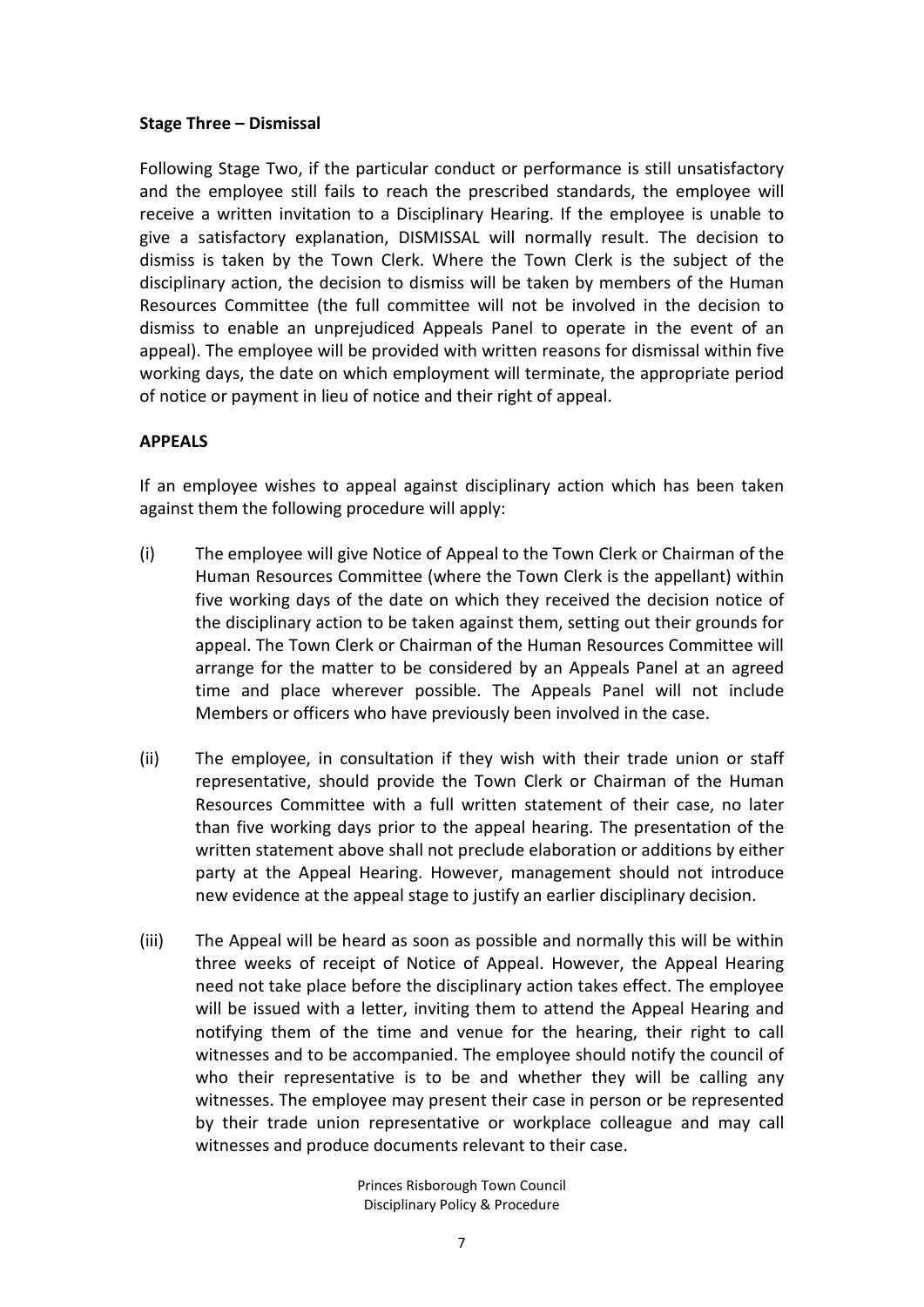The Appeal Hearing will be conducted as follows:

- 1. The presenting manager will state their case, including presenting any evidence and calling witnesses.
- 2. The employee (or their representative) and the Member conducting the hearing have the opportunity to ask questions of the presenting manager and their witnesses.
- 3. The employee (or their representative) present their case, including presenting any evidence and calling witnesses.
- 4. The presenting manager and the Member conducting the hearing have the opportunity to ask questions of the employee, their representative and their witnesses.
- 5. Both parties have the opportunity to sum up.
- (iv) At the conclusion of the hearing the Appeals Panel shall adjourn to consider their decision. It is possible that disciplinary penalties may be increased on appeal. The Panel may announce their decision verbally, but, in any event, will confirm their findings in writing to the employee concerned within five working days of the Appeal Hearing. There will be no further right of appeal.

#### **SPECIAL SITUATIONS**

## **1. DISCIPLINARY PROCEDURE RELATING TO TRADE UNION ACTIVITIES**

No disciplinary action will be taken against a Shop Steward until the circumstances of the case have been discussed with the Town Clerk and a full time official of the Trade Union concerned. No disciplinary action will be taken against any employee in respect of alleged misdemeanours which stem from Trade Union activities until such matters have been discussed with the Town Clerk and Trade Union Secretary as appropriate. In the event that the employee concerned is the Town Clerk, no action will be taken against them until the matters have been discussed with the Chairman of the Human Resources Committee and Trade Union Secretary as appropriate.

## **2. CRIMINAL CHARGES OR CONVICTIONS NOT RELATED TO EMPLOYMENT**

If an employee is charged with, or convicted of, a criminal offence that is unrelated to their work, this is not in itself a reason for disciplinary action. The Town Clerk will establish the facts of the case and will consider whether the employee's conduct merits further investigation or action under this procedure. Where the Town Clerk is the employee in question, the Chairman of the Human Resources Committee will take the decision whether further investigation or action under this procedure is required. The main considerations will be whether the offence or alleged offence makes the employee unsuitable for their type of work and the impact it will have on their relationship with their employer, work colleagues and customers. An employee should not be dismissed solely because they are absent from work as a result of being remanded in custody.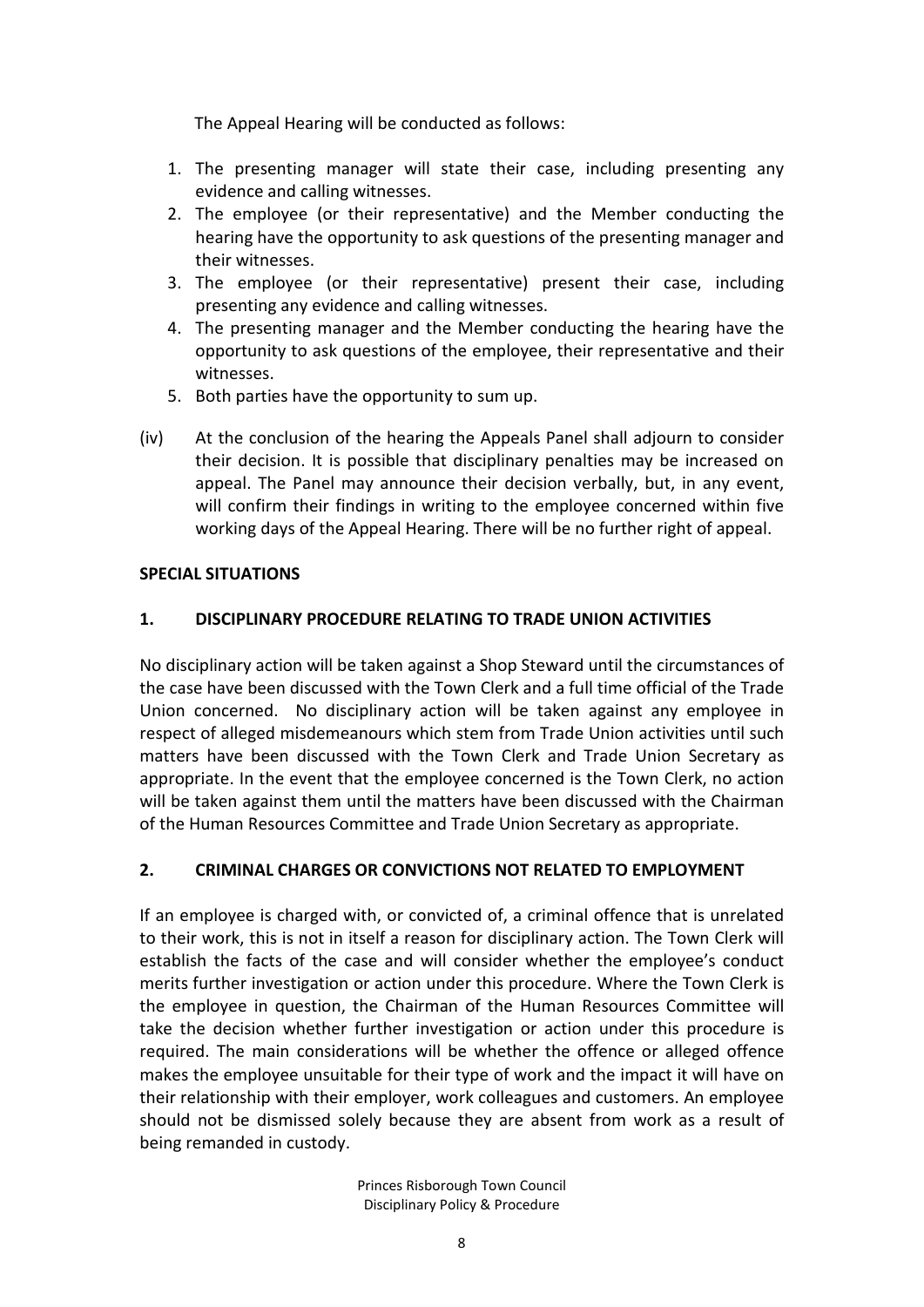## **3. OVERLAPPING GRIEVANCE AND DISCIPLINARY CASES**

If an employee raises a grievance during the disciplinary process, the disciplinary process may be temporarily suspended in order to deal with the grievance. However, where the grievance and disciplinary cases are related it may be appropriate to deal with both issues concurrently.

## **EXCEPTIONS**

## **1. GROSS MISCONDUCT**

Gross misconduct is regarded as misconduct serious enough to destroy the trust within the employment contract, thus making any further working relationship impossible.

The following list provides examples of offences which are normally regarded as gross misconduct. This list is not exhaustive:

- theft, fraud, deliberate falsification of records;
- physical violence, assault on another person;
- deliberate and serious damage to council property;
- serious misuse of the council's property or name;
- serious incapability through alcohol or being under the influence of illegal drugs;
- serious breach of health and safety regulations;
- serious negligence which causes unacceptable loss, damage or injury;
- serious act of insubordination;
- unlawful discrimination or harassment;
- bringing the council into serious disrepute;
- criminal offence, whether committed on or off duty, which is of such a nature that it fundamentally breaches the trust which is the basis of the contractual relationship.

The standard Disciplinary Procedure does not apply in cases of Gross Misconduct. If an employee is accused of an act of Gross Misconduct, he/she may be suspended from work on full pay while the alleged offence is investigated. Suspension may only be warranted in certain cases, e.g. where relationships have broken down or there are risks to council property and/or to other persons. However, a suspension will only be imposed after careful consideration and will be reviewed to ensure that it is kept as brief as possible. It will be made clear to the employee that the suspension is not considered a disciplinary action and does not involve any pre-judgement. The investigation will be conducted by a manager or Member, who wherever possible was not involved in the matter.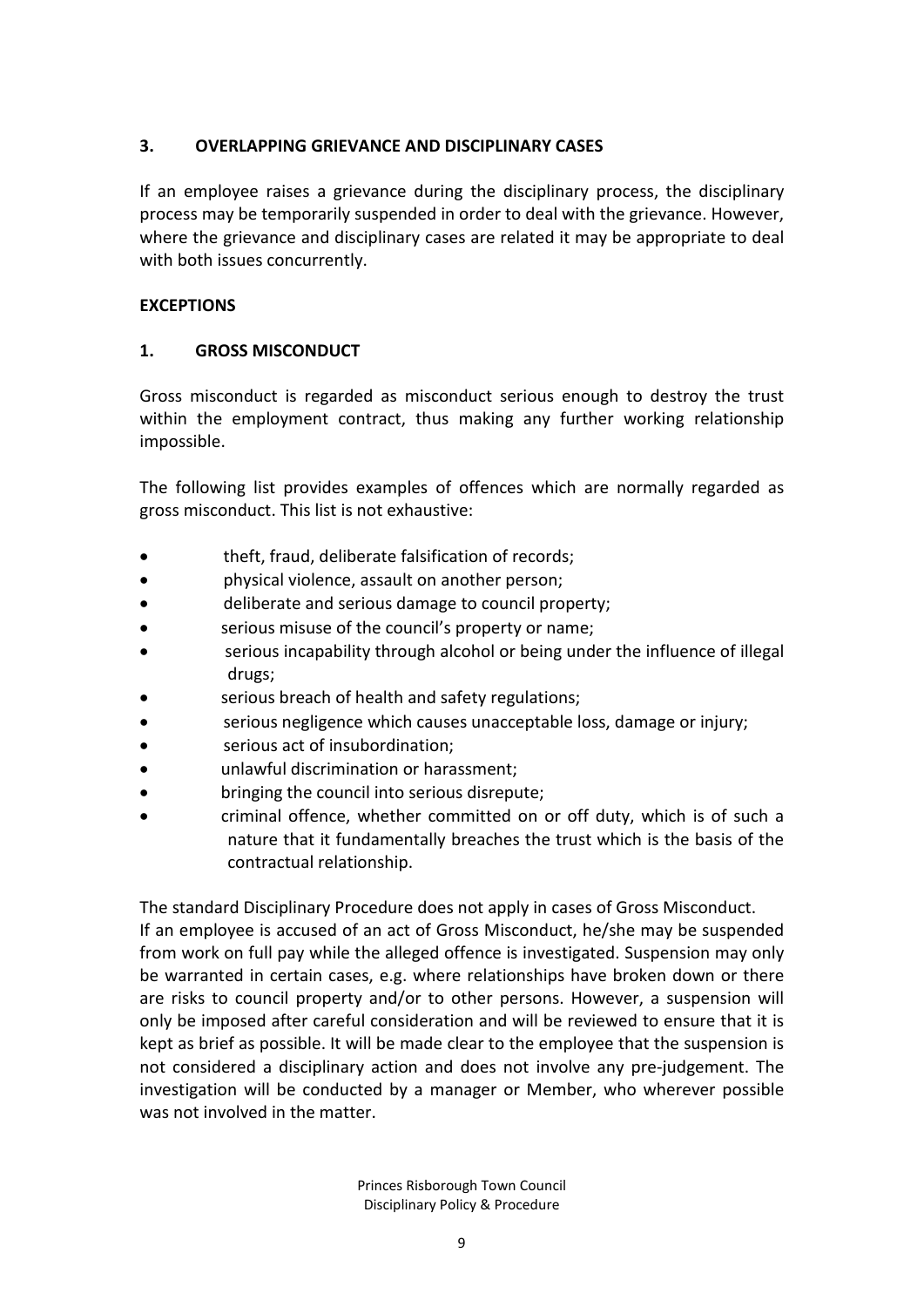If, on completion of the investigation, it is decided that there is a case to answer, the employee will receive a letter informing them of the allegations and inviting them to attend a Disciplinary Hearing, where they will have the opportunity to put their case. The conditions of the Disciplinary Hearing in the case of Gross Misconduct are the same as for hearings held as part of the standard disciplinary procedure.

If, on completion of the investigation and the Disciplinary Hearing, the manager or Member conducting the hearing is satisfied that Gross Misconduct occurred, the result will normally be summary dismissal without notice or payment in lieu of notice. The decision to dismiss is taken by the Town Clerk. Where the Town Clerk is the subject of the disciplinary action, the decision to dismiss will be taken by members of the Human Resources Committee (the full committee will not be involved in the decision to dismiss to enable an unprejudiced Appeals Panel to operate in the event of an appeal). Within five working days, the employee will be provided with a letter specifying the misconduct which has led to the dismissal and their right of appeal, following the Appeals Procedure outlined earlier in this document.

### **2. OTHER CASES**

The Disciplinary Procedure does not apply to termination of employment in the following cases:

- (i) on termination of a fixed-term or temporary contract;
- (ii) in the event of redundancy, including if making more than twenty people redundant at one establishment in a period of ninety days when a different statutory regime applies;
- (iii) where dismissal arises from unsuitability for confirmation of employment. (N.B. although this period is normally up to six months this may be extended for up to a further six months);
- (iv) where the employee cannot continue in the particular position without contravening a statutory requirement

#### **REVISIONS**

The policy will be reviewed every four years. In the event that a disciplinary event arises, Princes Risborough Town Council will take the opportunity to examine its policy, procedures and working methods to see if they can be improved.

Adopted: November 2012 Reviewed and adopted 31 March 2015